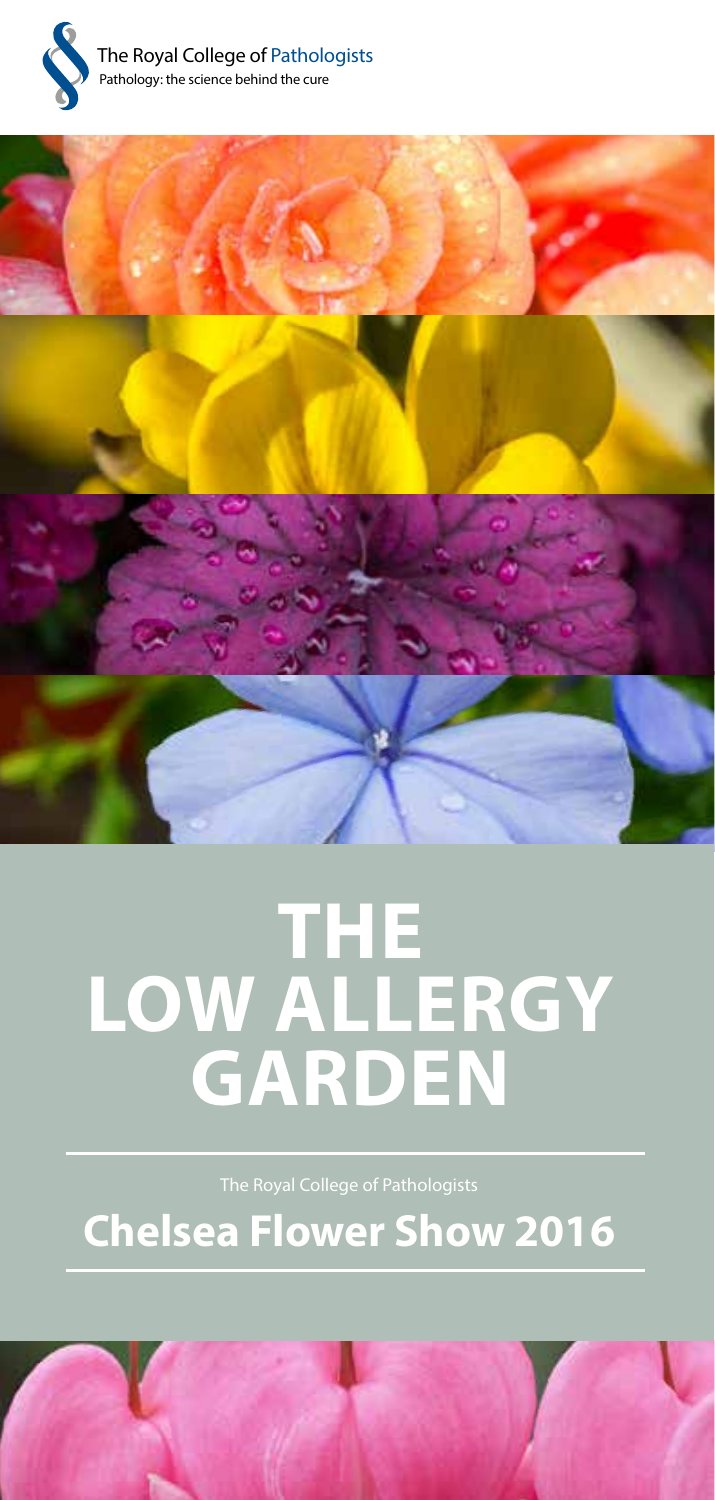#### **THE LOW ALLERGY GARDEN**

**The Low Allergy Garden** has been created by **The Royal College of Pathologists** to showcase plants that are ideal for people who suffer from hay fever.

One in four of the UK population suffer from hay fever, making it the country's most common allergy.

People develop allergies because of a combination of factors: genetics, age, gender, family history, family size, nutrition, childhood infections, pollution and much more.

An allergic reaction can cause symptoms such as a runny nose, sneezing, itchy eyes and mouth or rashes (all examples of localised inflammation). If more severe and widespread throughout the body (systemic inflammation), it is known as **anaphylaxis** or **anaphylactic shock.**

Other examples of allergic reactions are asthma and eczema.

### **ITCHY EYES, RUNNY NOSE?**

Our immune systems are good at ignoring substances that do us no harm. But in people with allergies, the immune system makes an antibody, **Immunoglobulin E** (IgE), to these substances (allergens). Allergens can be anything from grass, tree or weed pollens to medicines, peanuts, dust, mites, venoms, parasites and moulds.

Mast cells found in our skin, nose, eyes, mouth, throat, stomach and gut have tiny granules containing chemicals, including **histamine**. IgE binds to the surface of mast cells, which become **'IgE-sensitised'**. These cells remember the allergens next time they come in contact with them. Within seconds of the next exposure the mast cells release the chemicals into the bloodstream, causing an allergic reaction. This is why one of the over-the-counter medicines for allergies is **antihistamine.**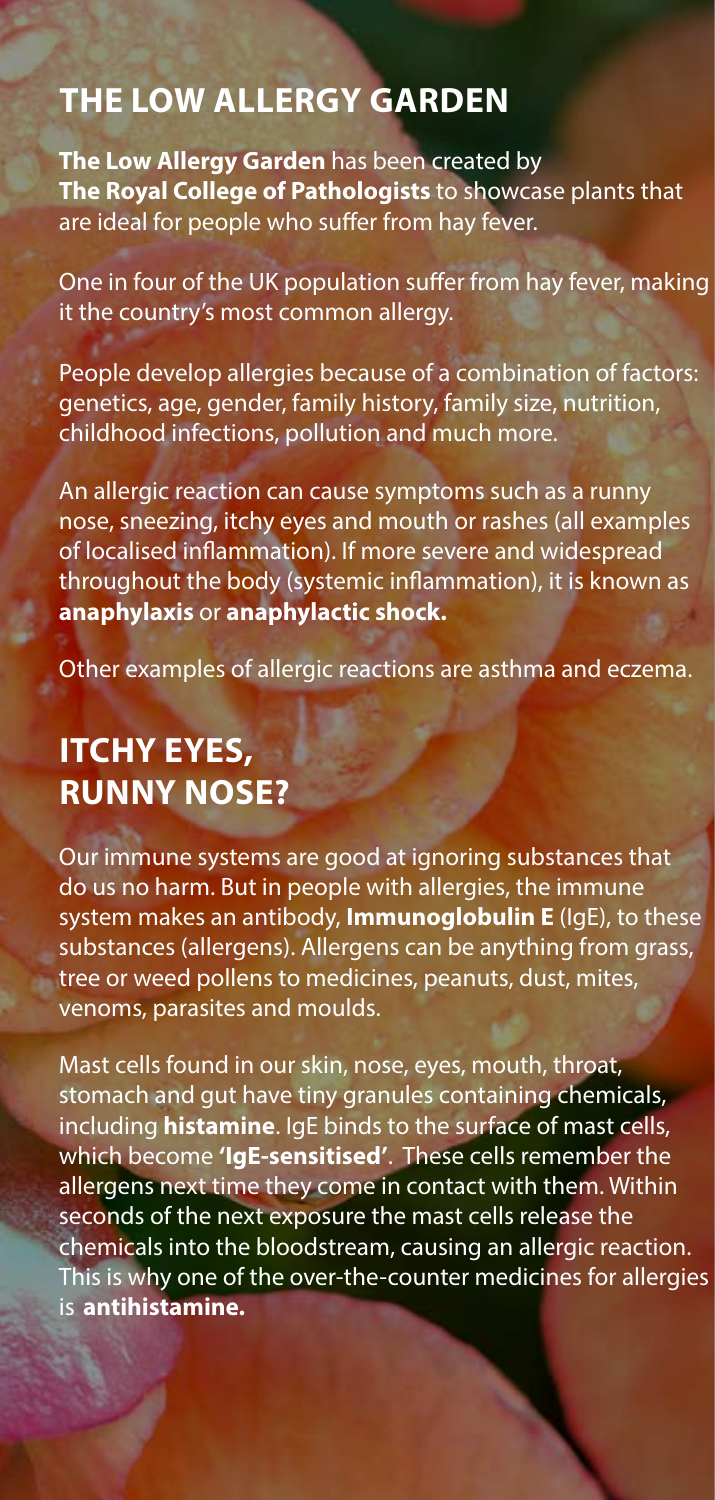## **WINDBORNE POLLEN**

**Pollen** is used for transferring genetic material from the **anther** (male part) of one flower to the **stigma** (female part) of another flower.

**Wind-pollinated** plants rely on the wind to transport their pollen, which is inefficient. To ensure at least some of this pollen lands on the right stigmas, they produce billions of pollen grains. Once these grains are airborne, **we can breathe them in and they can cause symptons in people with pollen allergies.**

Insect pollination is much more efficient but needs insects to fly into the flowers, collect pollen grains on their legs and bodies, and transfer them directly onto stigmas of other flowers.

By avoiding wind-pollinated plants, and using insectpollinated ones it is possible to make a garden low allergy AND insect-friendly.

Comparing wind-pollinated and insect-pollinated flowers:

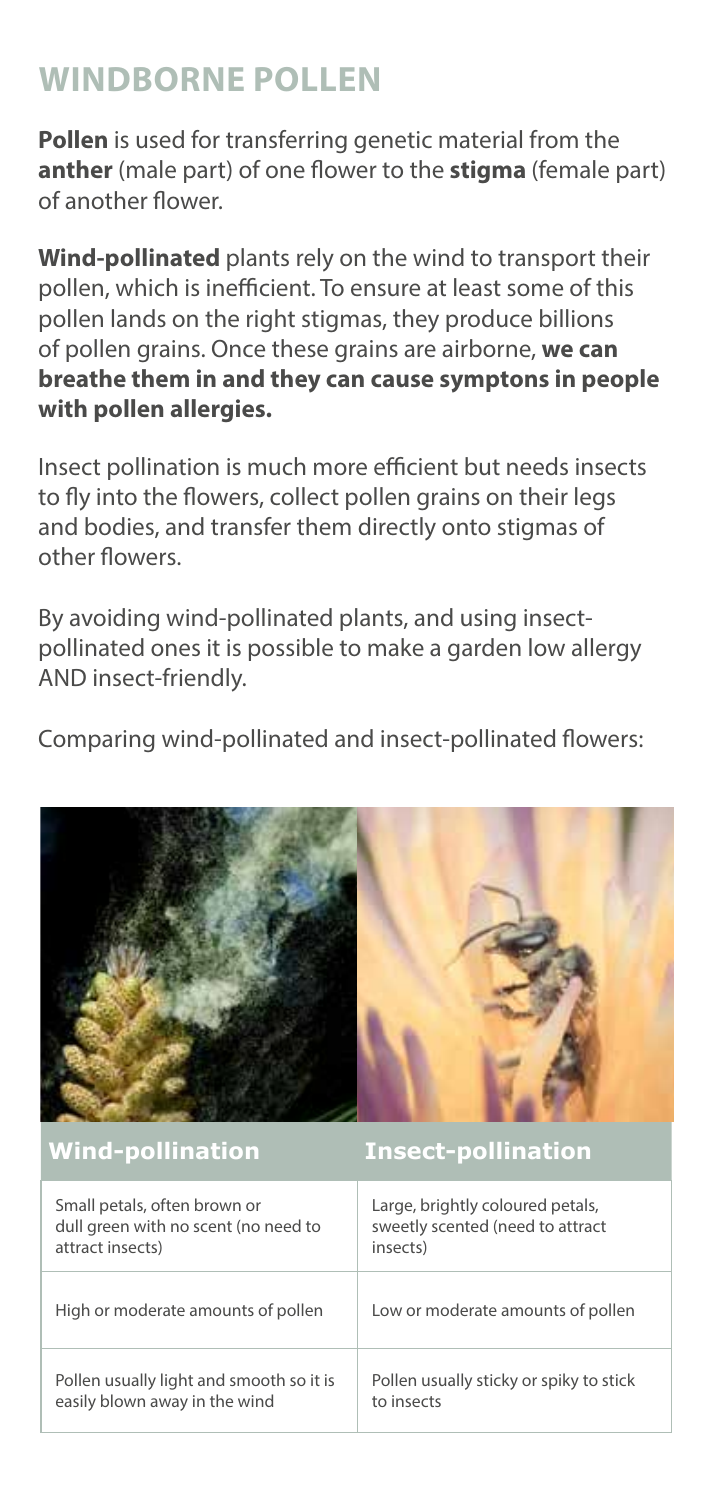## **ALLERGY INVESTIGATION**

If you have severe symptoms, or the symptoms are affecting your general health, it is important to see a doctor. They will take a detailed history asking your age, family history and about the possible allergens, your symptoms, what time of the year and where they occur. You may be referred to a specialist allergy clinic for testing and further advice.

Pathologists, biomedical and clinical scientists and allergists (specialist allergy clinic staff) have two main tests to diagnose an allergy.

## **ALLERGY BLOOD TESTING**

Scientists can measure the amount of the IgE protein that recognises the allergen in the patient's blood. Those patients with allergic reactions will have a raised total IgE concentration.

How much IgE binds to specific allergens, e.g. birch pollen, can also be measured.

## **SKIN PRICK TESTING**

A small drop of pre-prepared allergen solution is added to the patient's skin on the inner forearm and the skin is pricked through the drop using a special blunt lancet. This should not hurt or bleed.

About 20 minutes later, the skin is checked for any reaction – such as a small, local allergic response of a **wheal** (bump) and **flare** (redness). The size of the wheal and flare is measured and compared to the reaction to a control sample. (A positive control causes a reaction in everyone, a negative control shows no reaction in anyone.)



**Skin Prick Test**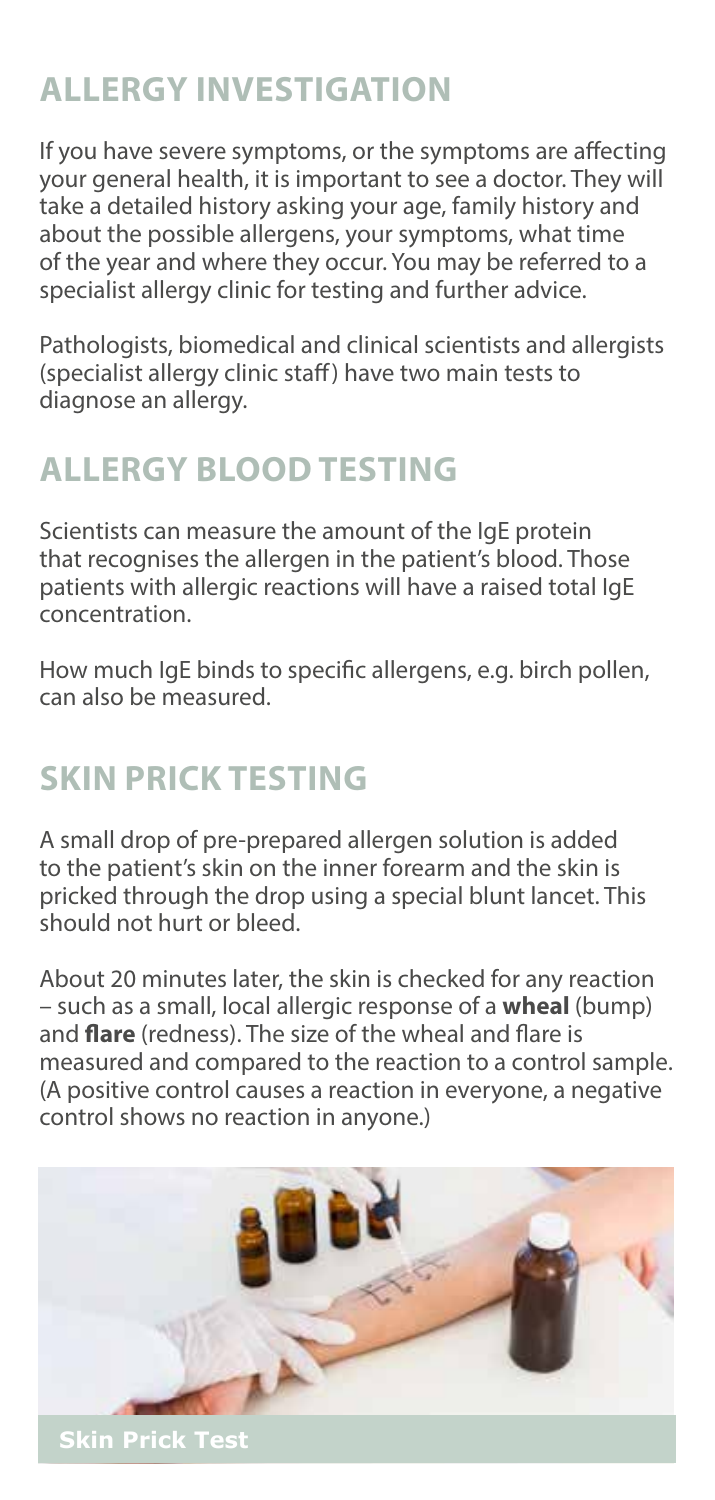# **THE CHOICE IS YOURS**

The plants in this garden have been carefully chosen as they have low amounts of pollen or are insectpollinated. Here are some plants that are suitable for creating your own low allergy garden:

- Abelia
- Ajuga
- Alchemilla
- Aloysia
- Antirrhinum
- Aquilegia
- Arbutus
- Astrantia
- Begonia
- Camellia sinensis
- Choisya ternata
- Clematis
- Citrus x limon
- Coleonema
- Cotoneaster
- Delphinium
- Digitalis
- Dicentra
- Eryngium
- Gaultheria
- Geum
- Genista
- Geranium
- Hebe
- Hedera
- Hemerocallis
- Heuchera
- Hosta
- Impatiens
- Iris
- Lamium
- Leptospermum
- Lobelia
- Nigella
- Papaver
- Parthenocissus
- Penstemon
- Plumbago
- Prunus
- Punica
- Pyrus salicifolia
- Rosemarinus
- Salvia
- Scabiosa
- Thalictrum
- Thymus
- Trachelospermum jasminoides
- Viburnum
- Vinca
- Viola
- Vitexagnus castus
- Vitis

WE HOPE YOU ENJOYED THE EXHIBIT. PLEASE TELL US WHAT YOU THOUGHT. **@RCPath #RCPathCFS**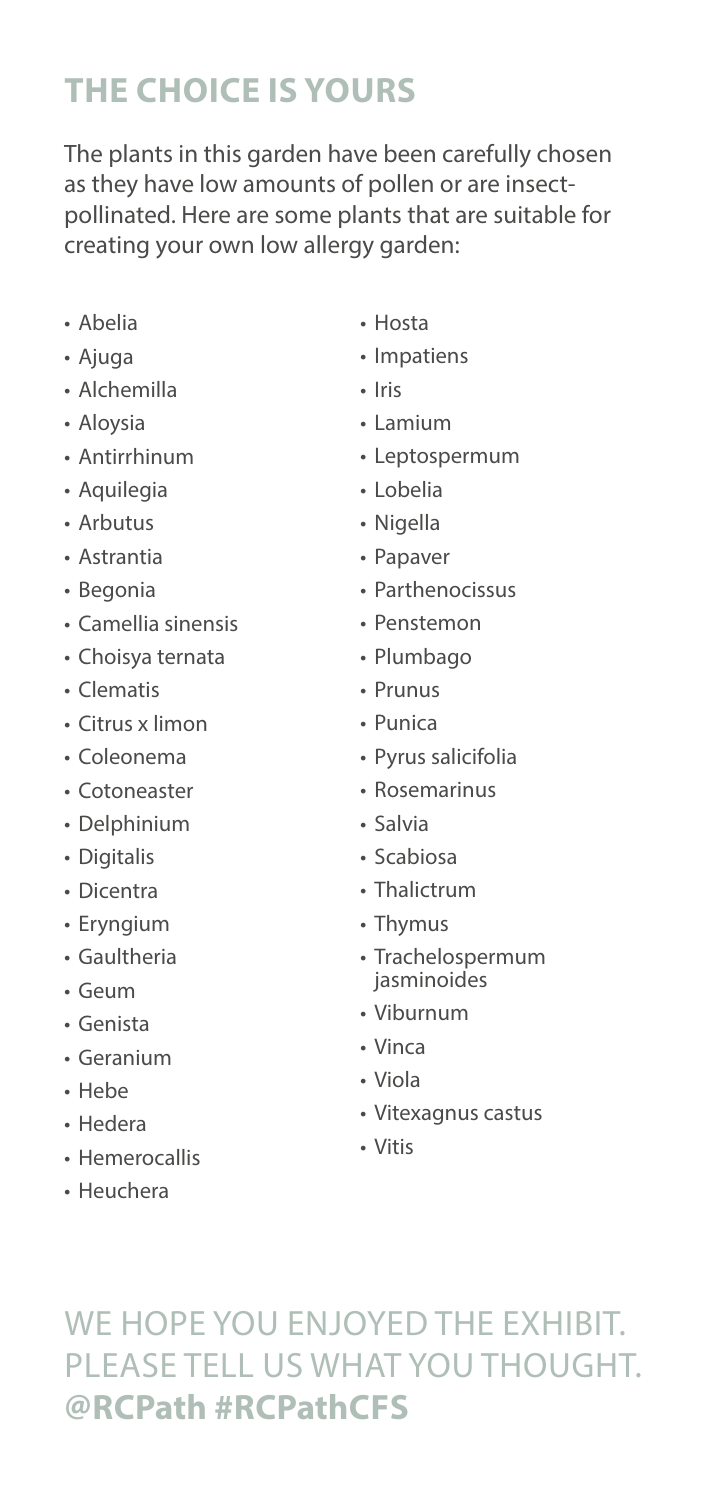## **CHECK THE CALENDAR**

Each plant has a predictable flowering season. Trees are the first to flower in January, finishing in late April. Grasses flower in late spring, and finally the weeds in the summer. Within these groups, there are differences e.g. hazel trees flower before birch trees

If you find that you sneeze, cough, have an itchy, runny nose and eyes at certain times of the year, you may have seasonal allergies to a specific species.

Have a look at the pollen calendar to find out what might be causing your hay fever.

A day-to-day pollen forecast can be found at the metoffice.gov.uk website.

| PLANT (GENUS)  | <b>JAN</b> | FEB | MAR | APR | MAY | <b>JUN</b> | <b>JUL</b> | AUG | SEP |
|----------------|------------|-----|-----|-----|-----|------------|------------|-----|-----|
| <b>HAZEL</b>   |            |     |     |     |     |            |            |     |     |
| <b>YEW</b>     |            |     |     |     |     |            |            |     |     |
| <b>ALDER</b>   |            |     |     |     |     |            |            |     |     |
| <b>ELM</b>     |            |     |     |     |     |            |            |     |     |
| WILLOW         |            |     |     |     |     |            |            |     |     |
| POPLAR         |            |     |     |     |     |            |            |     |     |
| <b>BIRCH</b>   |            |     |     |     |     |            |            |     |     |
| ASH            |            |     |     |     |     |            |            |     |     |
| PLANE          |            |     |     |     |     |            |            |     |     |
| OAK            |            |     |     |     |     |            |            |     |     |
| PINE           |            |     |     |     |     |            |            |     |     |
| LIME           |            |     |     |     |     |            |            |     |     |
| GRASS          |            |     |     |     |     |            |            |     |     |
| <b>DOCK</b>    |            |     |     |     |     |            |            |     |     |
| <b>MUGWORT</b> |            |     |     |     |     |            |            |     |     |
| <b>NETTLE</b>  |            |     |     |     |     |            |            |     |     |
| OIL SEED RAPE  |            |     |     |     |     |            |            |     |     |
| PLANTAIN       |            |     |     |     |     |            |            |     |     |

# **THE POLLEN CALENDAR**

Peak period of pollen release

Pollen Season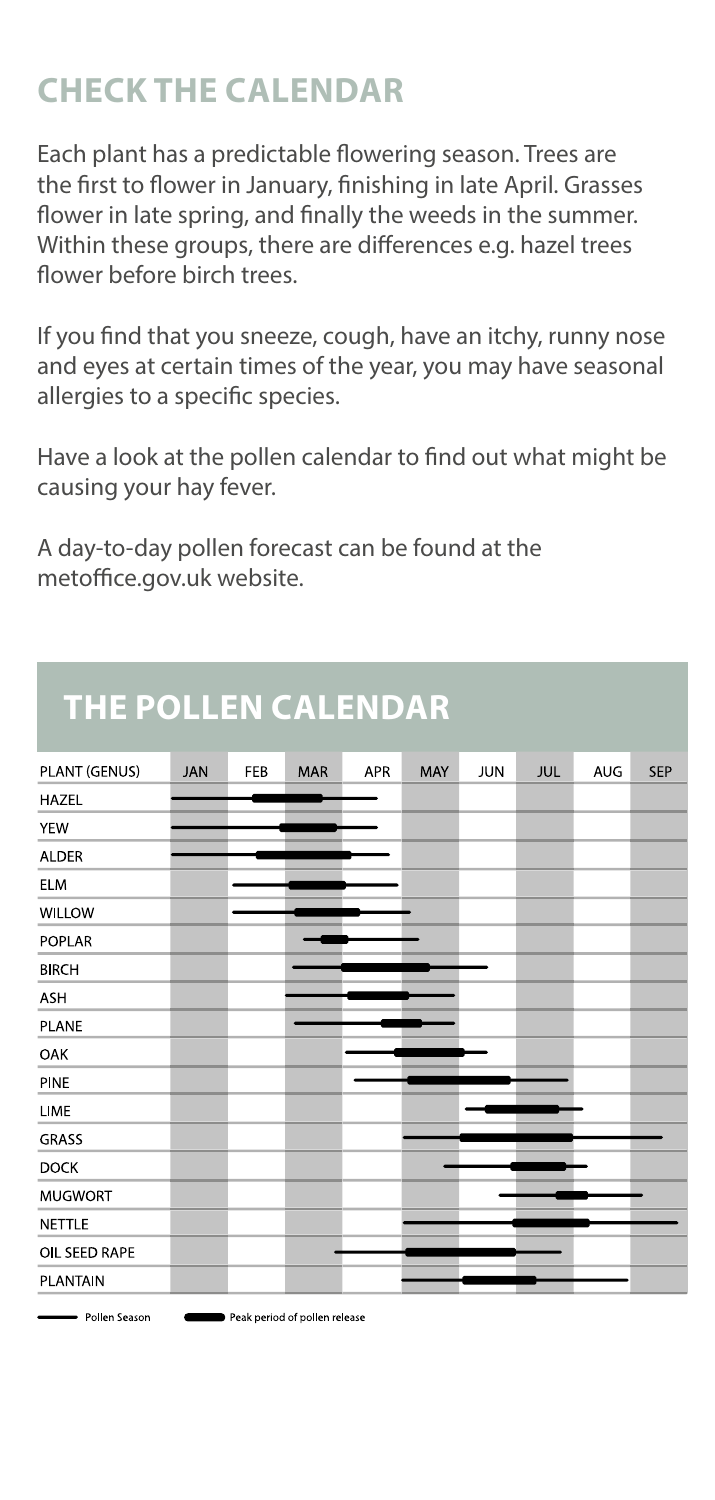#### **STRATEGIES TO AVOID YOUR ALLERGEN TRIGGERS AND ALLERGY SYMPTOMS**

- Monitor pollen and mould counts. Weather reports in newspapers and on radio and television often include this information during allergy seasons. The Met Office website has up-to-date information on pollen counts.
- Keep windows closed when indoors. This is most important in the early mornings, when pollen is being released, and in the evening when the air cools and pollens that have been carried up into the air begin to fall to ground level again.
- The pollen count is highest between 5 am and 10 am and again at dusk, so plan your outdoor activities when the pollen count is lower.
- Stay inside on dry, windy days the best time to go out is after rain which helps clear pollen from the air.
- Take a shower, wash your hair and change your clothes after you've been outdoors.
- Try to avoid mowing the lawn or keep lawns regularly mown to stop them flowering and producing pollen.
- If you do need to mow the lawn or do other gardening activities, wear a NIOSH-rated 95 filter mask.
- Don't hang laundry outside pollen can stick to sheets and towels.
- If high pollen counts are forecast, start taking allergy medications before your symptoms start.
- Apply an effective allergen barrier around the edge of each nostril to trap or block pollens and other allergens and help prevent a reaction. Allergen barriers are available as balms and some people have found petroleum jelly can help.
- Wear wraparound sunglasses when outdoors to keep pollen allergens out of your eyes.
- A hat with a peak or large brim can help keep pollens from your eyes and face.
- Pollen counts tend to be high along roads with grass verges (dual-carriageways, motorways). Keep car windows closed and the air intake on 're-circulate' when driving. Choose a car that is fitted with an effective pollen filter, or get an in-car air filter.